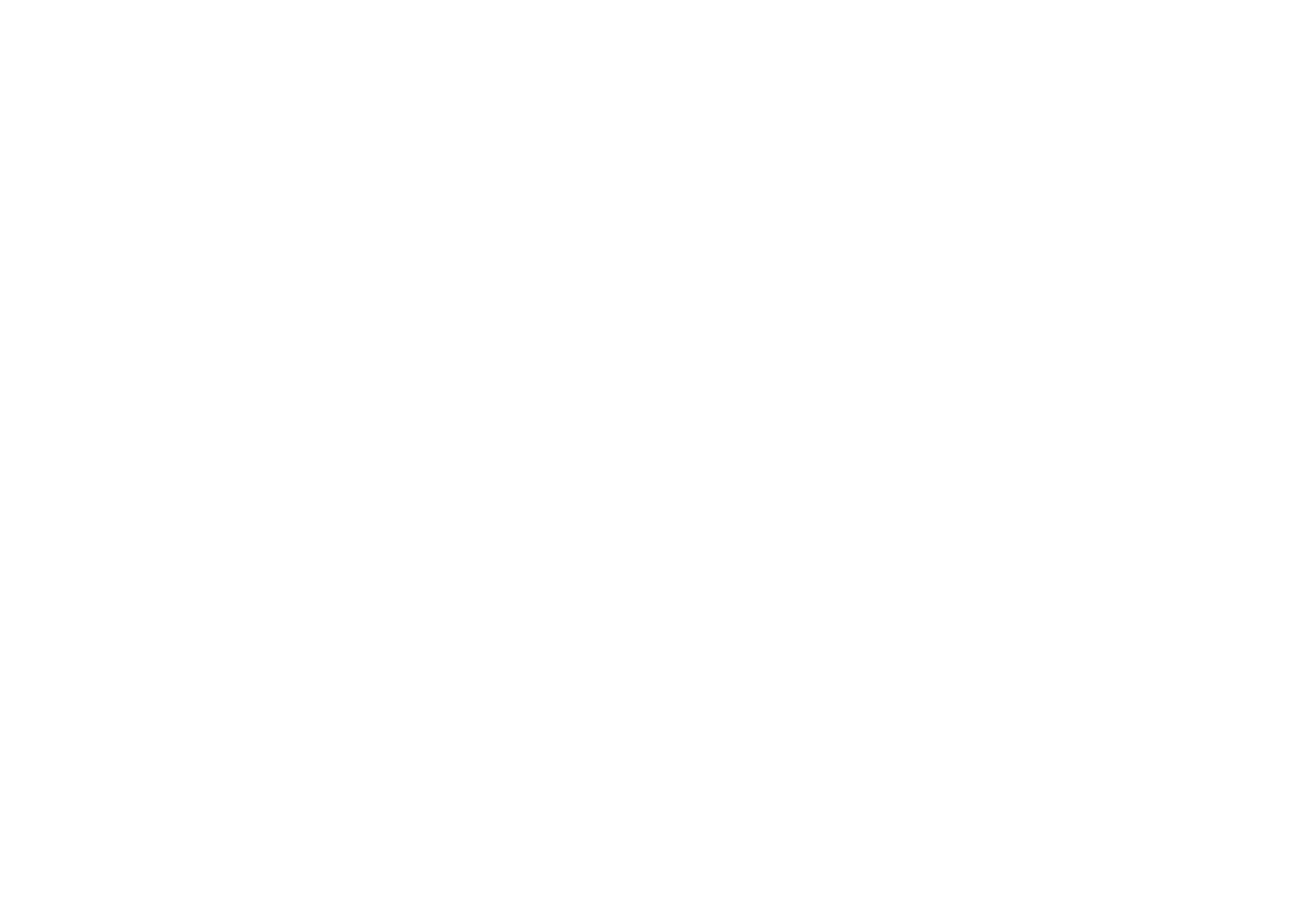source of both subversion and transcendence. These nonviolent revolutionaries do not think that the nation state is 'the foundation of world order': they think it is the active promoter of disorder, and fear that its various rival agents will one day start throwing nuclear bombs at each other and destroy the only civilisation we have. The nation state is not 'the chief definer' of their 'identity' — it does not 'permeate' their 'outlook'; and even the atheists among them find it blasphemous to regard it as 'the main object of individual loyalties'. They may prattle on about love and peace, but they are modern Anabaptists and, like their heretical forebears, they can recognise an 'abomination' when they see it.

# **Contents**

|                                                     | 5  |
|-----------------------------------------------------|----|
| Pacifism, Pacificism and Anti-Militarism            | 6  |
| Sectarian Origins of Pacifism                       | 7  |
| Pacificism and the Peace Movement                   | 10 |
| Conscription and the Nation State                   | 11 |
|                                                     | 13 |
| Anarchism as a Social Movement                      | 16 |
| Anarchism as a Tradition of Political Thought       | 19 |
|                                                     | 20 |
| The Anarchist View of the State                     | 23 |
| The Anarchist View of the Nation and of Nationalism | 25 |
|                                                     | 27 |
| Convergence of Pacifism and Anarchism               | 29 |
|                                                     |    |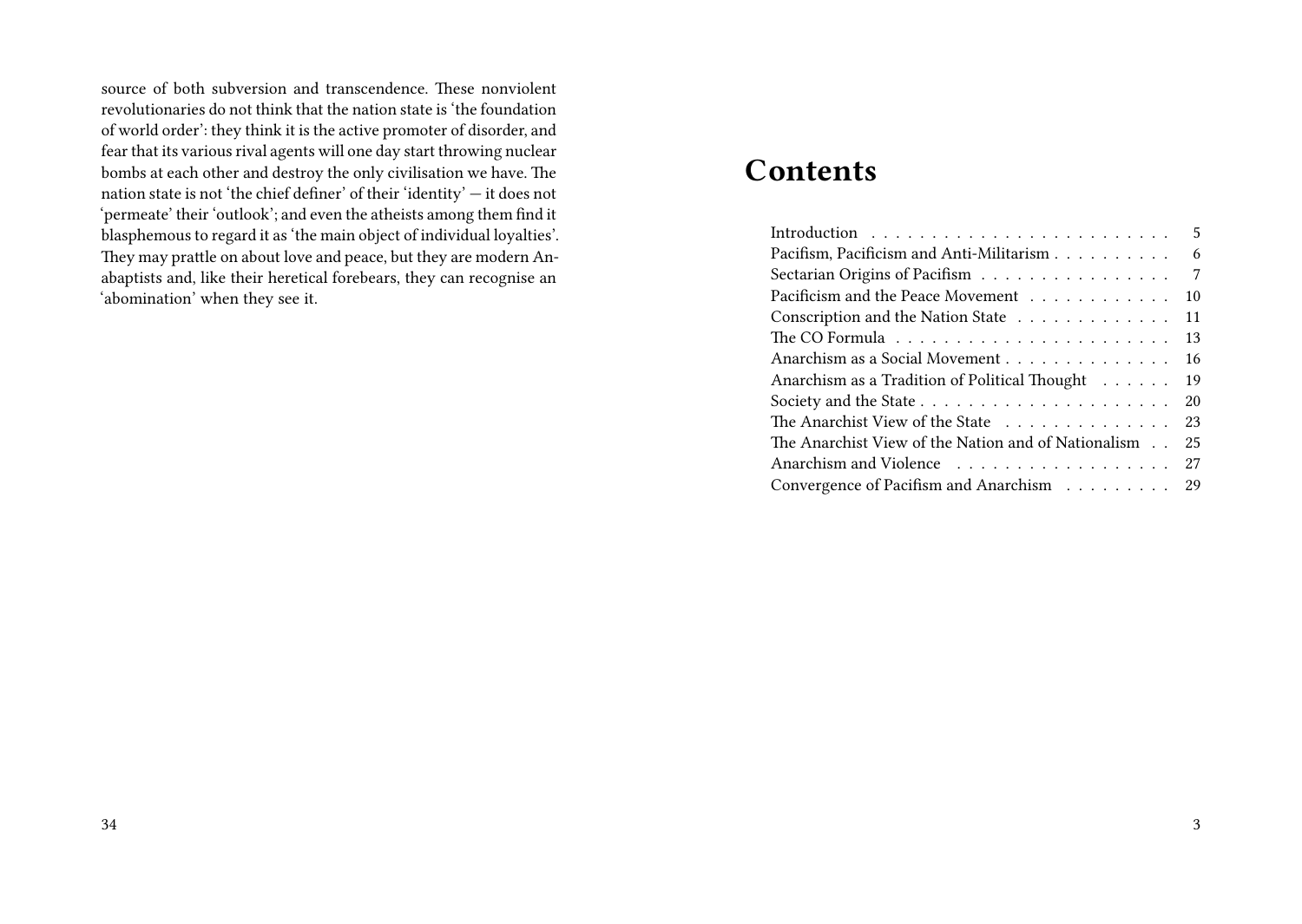tion. And in the West, since the demise of the New left, various groups, such as War Resisters' International, The Peace News constituency in Britain, and the Philadelphia Life Center in the USA, have sought to give clearer definition to the central concept of anarcho-pacifism: nonviolent revolution.<sup>40</sup> At the same time, the counter-cultural critique of modern industrial society has been extended, notably by Theodore Roszak,<sup>41</sup> and links established between anarcho-pacifism and the ecological and Women's Liberation movements. The production and use of nuclear energy, an issue being pressed by anarcho-pacifists, among others, may  $-$  just possibly — become in the 1980s the catalyst for a mass nonviolent movement, comparable to the movement against nuclear weapons twenty or so years ago.

Meanwhile, the nation state still stands as 'the norm of modern political organisation'. It is not likely to be abolished, in the way Bakunin envisaged. But it may be subverted or transcended. There are forces at work in the world — multi-nationals and 'subnationalisms', for example — which are finding it necessary to use both larger and smaller frames of reference than the nation state provides. Anarcho-pacifism is only one of these forces and not, some may think, the most important. But its continued opposition to war and preparations for war, its clear transnational orientation and appeal, and its insistence on the importance of rediscovering community at all levels from the local to the global — the latter encapsulated in the counter-culture's vision of humankind coming home to their 'global village' — make it a potentially significant

<sup>40</sup> As illustrations of this effort see: Manifesto for Nonviolent Revolution (London: War Resisters' International, 1972); Howard Clark Making Nonviolent Revolution (London: Housmans, 1978); George Lakey Strategy for a Living Revolution (San Francisco: Freeman, 1973); and S Gowan, G Lakey, W Moyer and R Taylor Moving Towards a New Society (Philadelphia: New Society Press, 1976).

<sup>41</sup> Roszak's critique is developed in the following books: The Making of a Counter Culture (London: Faber, 1969), Where the Wasteland Ends (London: Faber, 1972), Unfinished Animal (London: Faber, 1976), and Person/Planet: the Creative Disintegration of Industrial Society (London: Gollancz, 1979).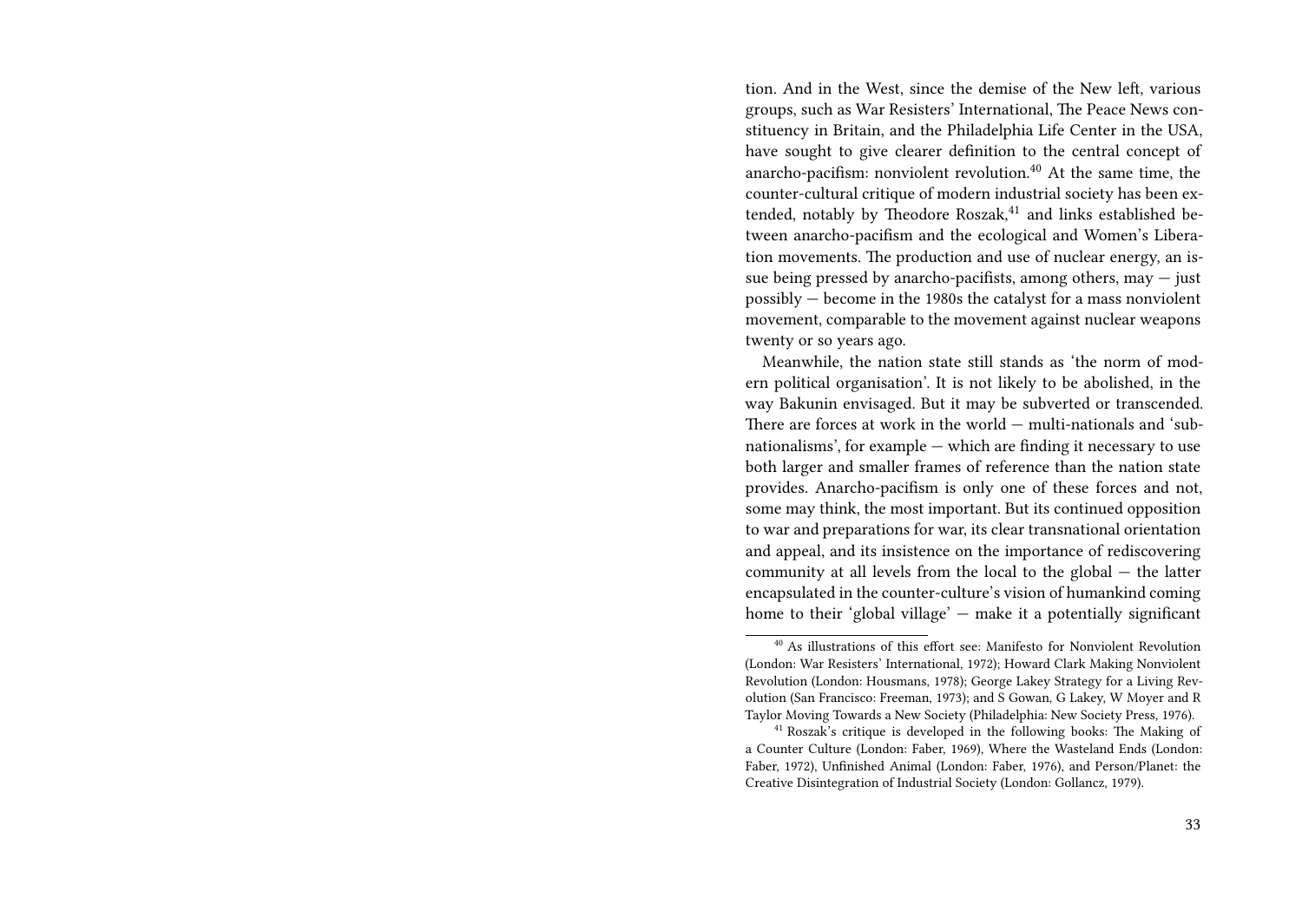munity action, radical decentralism, participatory democracy, the organisation of the poor and oppressed inter-racially, and the building of counter-culture and counter-institutions (such as new co-ops, collectives and communes). For a brief period it looked, at least to anarcho-pacifists, as though these might be woven into a grand strategy for nonviolent revolution. Then, from 1967 , for reasons explored by Nigel Young<sup>37</sup> the movement (really 'a movement of movements') experienced a failure of nerve. The prospect (or dream) vanished, and by the early 1970s the New Left had disintegrated, the end being marked by, among other things, the bombings carried out by the New Left's 'dark angels', the Weathermen and the Angry Brigade.

The collapse of the New Left coincided with the exhaustion of the less well-publicised Sarvodaya (welfare of all) movement for nonviolent revolution in India, led by Vinoba Bhave and Jayaprakash Narayan (1902–1979), which had sought through voluntary villagisation of land to realise Gandhi's dream of an India of village republics. The implication of Sarvodaya for the subject of this book is brought out by the statement of Jayaprakash Narayan: *'In a Sarvodaya world society the present nation states have no place.'*<sup>38</sup> In the India case the disintegration was disguised by the movement's venture, sparked off by students in Bihar, into confrontation politics a venture which led to the declaration of a state of emergency in 1975–77 and the period of unstable politics that has followed.<sup>39</sup>

It would be premature, however, to write off anarcho-pacifism. In India, Gandhi remains a potent symbol and source of inspira-

#### **Introduction**

'The nation-state', writes A D Smith, 'is the norm of modern political organisation…It is the almost unquestioned foundation of world order, the main object of individual loyalties, the chief definer of a man's identity…It permeates our outlook so much that we hardly question its legitimacy today.'<sup>1</sup>

To most readers, Smith's generalisations may appear as statements of the obvious. But it would be a mistake to suppose that the legitimacy of the nation state has never been seriously questioned or even that it is not so questioned today. The strong tide that has flowed in the direction of the nation state has been resisted from the start, and this essay looks at two traditions of political thought and action which have been 'against the current'.

The first, pacifism, may be seen as the ideology and movement that has resisted an institution closely related to the development of the nation-state: it challenges the right of the state to engage in, and conscript its citizens for, war. The nature of this challenge is exemplified in the statement issued by the No Conscription Fellowship, the British organisation of conscientious objectors to military service in the First World War. Affirming their belief in the sacredness of human life, its members, the statement declared, 'deny the right of governments to say, "You shall bear arms"…They will, whatever the consequences, obey their conscientious convictions rather than the commands of governments.'<sup>2</sup>

The second, anarchism, is even more radical: it challenges not merely the nation state's right to make war, but also its very right to exist. The central thrust of anarchism is directed against all the core elements that make up the nation state: its territoriality with the accompanying notion of frontiers; its sovereignty, implying exclusive jurisdiction over all people and property within those fron-

 $37$  See Nigel Young An Infantile Disorder? The Crisis and Decline of the New Left (London: Routledge and Kegan Paul, 1977).

<sup>38</sup> Jayaprakash Narayan Socialism, Sarvodaya and Democracy (Bombay: Asia Publishing House, 1964), p.165.

<sup>&</sup>lt;sup>39</sup> On the Sarvodaya movement, see G Ostergaard and M Currell The Gentle Anarchists (Oxford: Clarendon Press, 1971). The venture into confrontation politics and its sequel are discussed in G Ostergaard 'JP's total revolution: in retrospect and prospect' Vigil (Calcutta) 2, nos 14–17 (November-December 1979).

<sup>1</sup> A D Smith Theories of Nationalism (London: Duckworth, 1971) p.2.

<sup>&</sup>lt;sup>2</sup> Quoted in D Boulton Objection Overruled (London: MacGibbon and Kee, 1976) P.111.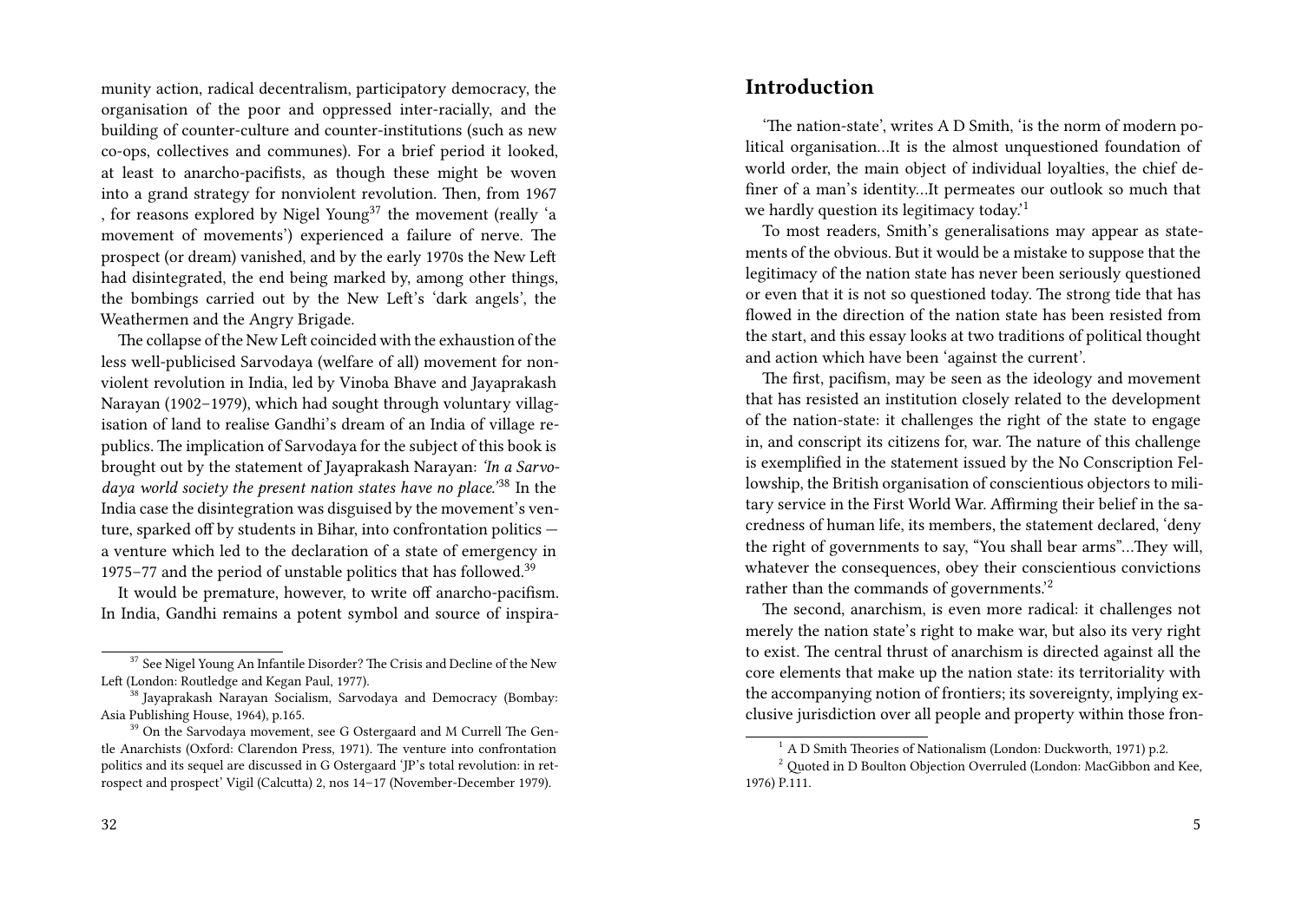tiers; its monopolistic control of the major means of physical force by which it upholds that sovereignty, both internally and externally; its system of positive law which overrides all other law and custom, and which implies that rights exist only if sanctioned by the state; and finally, the element that was added last — the idea of the nation as the paramount political community.

### **Pacifism, Pacificism and Anti-Militarism**

In discussing pacifism some clarification of terms is necessary. The word 'pacifist' was coined (as recently as 1901) to refer to all those who opposed war and worked to create or maintain peace between nations. This broad sense of the term is still current, but in Anglo-American usage, 'pacifist' has the narrower meaning in which it refers to those whose opposition to war takes the form of refusing personally to take part in it or support it. Such persons, for reasons which will become clear, have also usually opposed all overt violence between human beings, though not necessarily the covert violence, usually referred to as 'force', the kind used by police. 'Pacificist' is perhaps the more appropriate term to convey the broader meaning. 'Pacificists' may support the use of military forces in 'peace-keeping' operations, whereas 'pacificists' are generally 'anti-militarists'. However, not all anti-militarists are pacifists. Historically, anti-militarism is associated with the belief that most modern wars are fought in the interests of ruling classes, such as feudal lords or capitalists. In the late  $19<sup>th</sup>$  and early  $20<sup>th</sup>$ centuries, before socialist parties controlled any states, many socialists were anti-militarists and some socialist leaders, such as Keir Hardie, were also pacifists. The socialist anti-militarist might, if he were not a pacifist, when war broke out, join the army in the hope that thereby he could speed the downfall of capitalism, perhaps by spreading disaffection among the troops and persuading them, if a revolutionary situation arose, to use their weapons against

Gandhi's ideas were popularised in the West in books such as Richard Gregg's *The Power of Nonviolence* (1935),<sup>34</sup> and Bart de Ligt's *The Conquest of Violence* (1937).<sup>35</sup> The latter is particularly important for anarchists since, as one himself, de Ligt specifically addressed those who lust for revolution. *'The more violence, the less revolution'*, he declared. He also linked Gandhian principled nonviolence with the pragmatic nonviolent direct action of the syndicalists. (The General Strike is an expression of total nonco-operation by workers, though it should be added that most syndicalists believed that the revolution should be defended by armed workers.)

In the 1950s and 1960s anarcho-pacifism began to gel, toughminded anarchists adding to the mixture their critique of the state, and tender-minded pacifists their critique of violence. Its first practical manifestation was at the level of method: nonviolent direct action, principled and pragmatic, was used widely in both the Civil Rights movement in the USA and the campaign against nuclear weapons in Britain and elsewhere. These two movements provided part of the matrix for the emerging New Left. It soon became clear that what was 'new' about the New Left — hardly surprising since it was triggered by disillusionment among socialists with both Marxian Communism (Stalinist variety) and Social Democracy — was in large part a rediscovery and reassertion of libertarian socialism that had been submerged for over a generation. In its first decade several themes, theories, actions, all distinctly libertarian, began to come to the fore and were given intellectual expression by the American anarcho-pacifist, Paul Goodman  $(1911-72)^{36}$ : anti-militarism, the rediscovery of community, com-

 $34$  R Gregg The Power of Nonviolence  $2<sup>nd</sup>$  edition (London: James Clarke, 1960).

 $^{35}$  B de Ligt The Conquest of Violence (London: Routledge, 1937).

<sup>&</sup>lt;sup>36</sup> See the collection of Goodman's political essays edited by Taylor Stoehr, Drawing the Line (New York: Free Life Editions, 1977). Another mentor of the New Left, Herbert Marcuse, it should be noted, expounded a form of libertarian Marxism and sought to justify 'revolutionary violence'.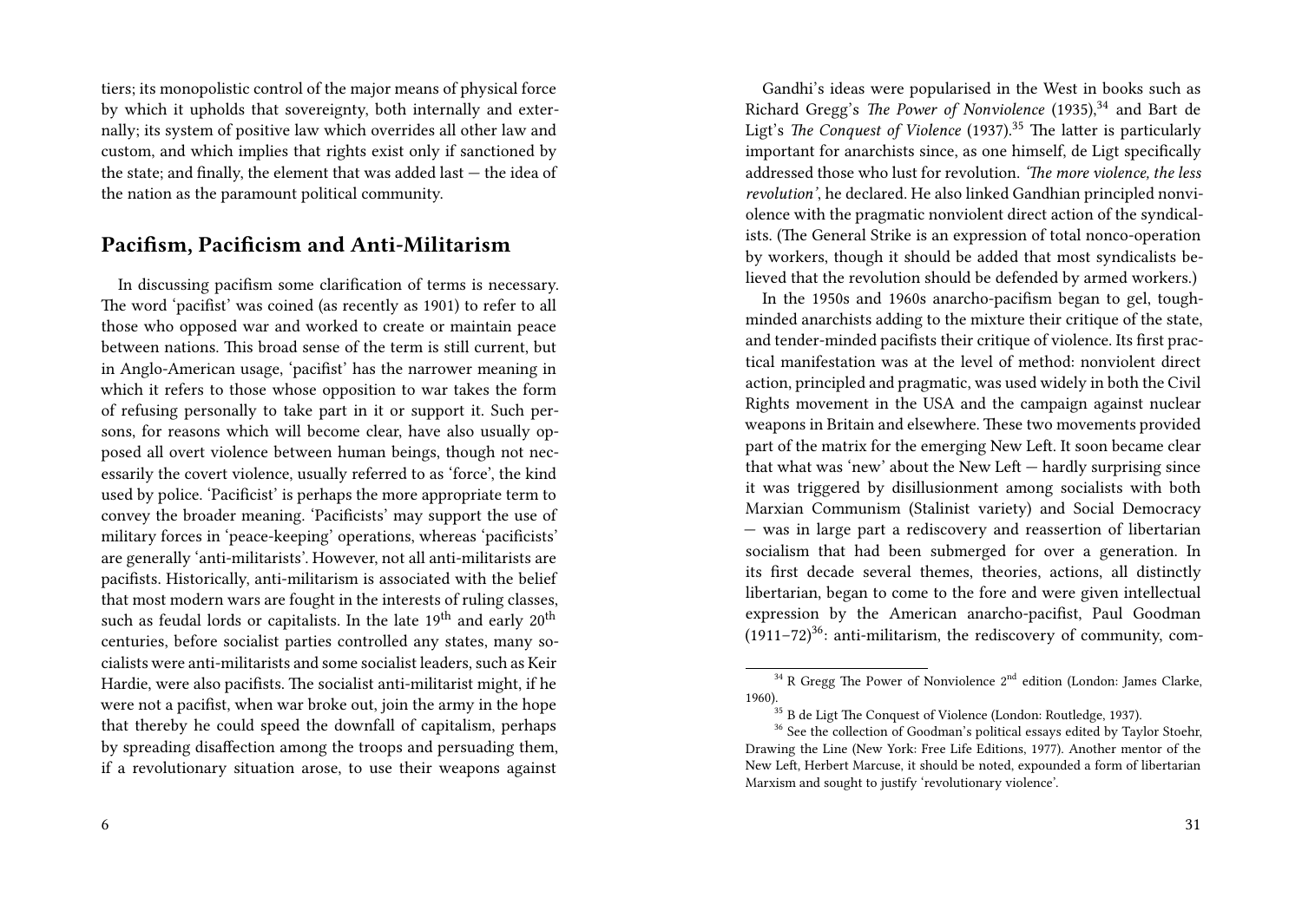movement for national liberation, showed that there is a whole range of weapons, collective as well as individual, in the armoury of those who are prepared to resist oppressive structures. In doing so he shifted the emphasis from passive non-resistance to active non-violent resistance. He also emphasised the theory of power underlying their use: the theory of 'voluntary servitude', originally outlined by Etienne de la Boetie in 1548, namely that structures of power, even when they seem to rely on physical force, depend in the last analysis on the co-operation, however reluctant, of those over whom power is exercised. Further, Gandhi clarified the relationship between means and ends, particularly with reference to the use of violence. Means, he insisted, must not merely be consistent with ends; this principle, though preferable to 'the end justifies the means', is based on a misleading dichotomy. Means are ends, never merely instrumental but also always expressive of values; means are end-creating or ends-in-the making. One implication of this view is that we can, in a sense, forget what are called 'ends' and focus on 'means', confident in the knowledge that if the 'means' are pure, then the desired 'ends' will follow. Another is that our conceptions of desirable futures, our 'utopias', are only mental constructs for guiding our actions here and now. We realise our 'utopias', insofar as they are realisable at all, by acting now as if 'utopia' had already arrived. Lastly, Gandhi developed the concept of nonviolent revolution, to be seen not as a programme for the seizure of power, but as a programme for transforming relationships. The concept sits neatly with the observation of the German anarchist, Gustav Landauer (1870–1919): *'The state is a condition, a certain relationship between beings, a mode of behaviour; we destroy it by contracting other relationships, by behaving differently.'*

their class enemies. In practice, 'pacificism', 'pacifism' and 'antimilitarism' often overlap, but the terms do stand for fairly distinct orientations.

#### **Sectarian Origins of Pacifism**

The intellectual origins of Western pacifism are firmly rooted in the beliefs of religious sects. The first of these sects was made up of the followers of Jesus who, in the Sermon on the Mount, preached a new message: 'Ye have heard that it hath been said: An eye for an eye, and a tooth for a tooth. But I say unto you, that ye resist not evil; but whosoever shall smite thee on thy right cheek, turn to him the other also…Love your enemies, bless them that curse you, do good to them that hate you, and pray for them that despitefully use you, and persecute you.'<sup>3</sup> These words express the doctrine of 'nonresistance to evil', and for several centuries, while awaiting the Second Coming of Christ, his followers accepted the plain implications of the message.They refused military service while otherwise, at the same time, in St Paul's words, rendering unto Caesar his due. The eclipse of early Christian pacifism came with the conversion of Constantine who, in 313 AD, made Christianity the official religion of the Roman Empire. With the sect transformed into a church allied to the state, St Augustine enunciated a new doctrine: the clergy were to be totally dedicated to God and to live accordingly, but the laity were to fulfil the normal obligations of subjects. He also developed the doctrine of 'the just war' which later, in the  $13<sup>th</sup>$  century, St Thomas Aquinas elaborated.

In the late Middle Ages several heretical sects, notably the Waldensians, the Cathari, and the Czech Brethren of the Law of Christ, challenged the new orthodoxy, and espoused pacifist ideas. But the real beginning of modern pacifism dates from the Reformation of the  $16^{\text{th}}$  century, which marked a victory for the nascent

<sup>&</sup>lt;sup>3</sup> St Matthew 5, verses 39 and 44, AV.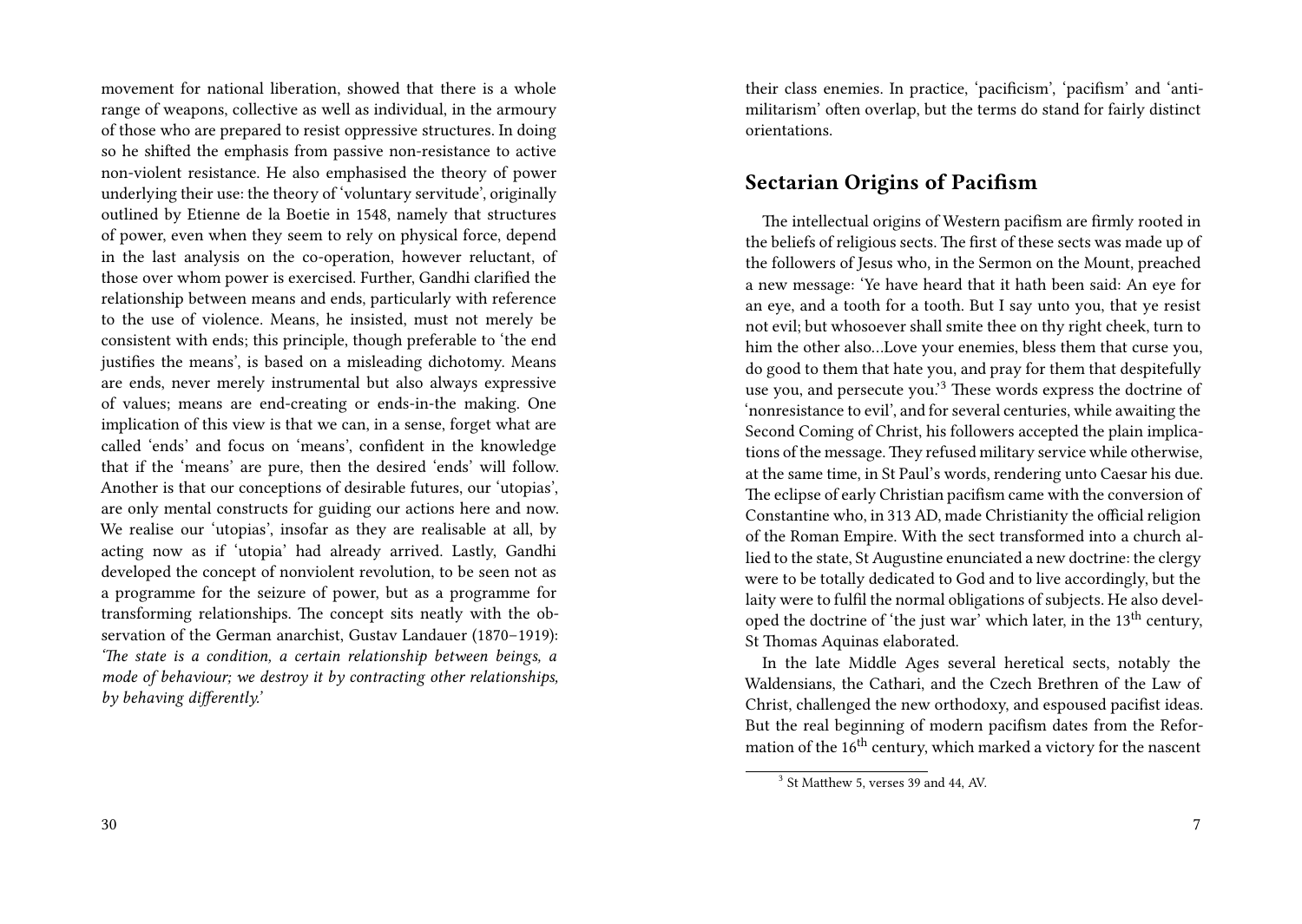modern state over the Catholic Church. Unlike Luther, various radical supporters of the Reformation in Switzerland, Germany and the Netherlands, who came to be known as the Anabaptists, called for an unqualified return to the teachings of Jesus. In the 'Schleitheim Confession of Faith', 1527, they argued that it was not possible to reconcile the way of Christ with the way of the world. Until the coming of Christ's Kingdom, a true Christian must be a 'nonconformist'. The sword, symbolising state power, was ordained by God, but 'ordained outside the perfection of Christ'. The secular political authorities formed part of the unregenerate world and existed only because people did not follow Christ's teachings and needed to be coerced. True Christians needed no coercion, should not coerce others, and should, as far as possible, effect a separation from the abomination.<sup>4</sup>

Accordingly — except for one group who attempted by force to establish the Kingdom of God on earth in the city of Munster in 1534–5 and who, for their pains, were bloodily repressed — the Anabaptists abstained from politics, refused to bear arms or serve as policemen, refrained from lawsuits and the taking of oaths, and declined to recognise the existing laws of property. One group, the Hutterites, proceeded to establish communist communities, 150 of which continue to exist to this day in the USA and Canada.<sup>5</sup> Subjected to severe persecution for heresy, many other groups rallied under the leadership of Menno Simons (1496–1561), and it is as 'Mennonites' that they are now generally known.

The Anabaptist strategy of withdrawal from the unregenerate world was not followed by the Puritans who gathered round George Fox in the England of the 1650s to form the Society of Friends, or Quakers. They aimed to Christianise the world and to establish a 'realm of the saints'. Believing that God exists in

even greater clarity, vigour and effect by Leo Tolstoy (1828–1910) in *The Kingdom of God is Within You* (1893),<sup>32</sup> and other 'peace essays' that flowed from his prolific pen.

#### **Convergence of Pacifism and Anarchism**

The development of Christian Anarchism presaged the increasing convergence (but not complete merging) of pacifism and anarchism in the  $20<sup>th</sup>$  century. The outcome is the school of thought and action (one of its tenets is developing thought through action) known as 'pacifist anarchism', 'anarcho-pacifism' and 'nonviolent anarchism'. Experience of two world wars encouraged the convergence. But, undoubtedly, the most important single event to do so (although the response of both pacifists and anarchists to it was curiously delayed) was the dropping of the atomic bomb on Hiroshima on 6 August 1945. Ending as it did five years of 'total war', it symbolised dramatically the nature of the modern Moloch that man has erected in the shape of the state. In the campaign against nuclear weapons in the 1950s and early 1960s, more particularly in the radical wings of it, such as the Committee of 100 in Britain, pacifists and anarchists educated each other.

The single most important intellectual influence helping to shape anarcho-pacifism is that of M K Gandhi (1869–1948), who began his career as a disciple of Tolstoy. Tolstoy's great weapon for undermining (rather than overthrowing) the state was the refusal by individuals to cooperate with it and obey its immoral demands — the weapons defended by Henry David Thoreau in his classic essay on 'Civil Disobedience' (1849),<sup>33</sup> and the one used by pacifist COs. But Gandhi, in the course of the whole Indian

<sup>&</sup>lt;sup>4</sup> See Quentin Skinner The Foundation of Modern Political Thought (Cambridge: Cambridge University Press, 1978) vol.2, p.78.

<sup>5</sup> See Kenneth Rexroth Communalism (London: Peter Owen, 1975), which provides a short historical account of the communitarian tradition.

<sup>&</sup>lt;sup>32</sup> L Tolstoy The Kingdom of God is Within you (1893; London: Oxford University Press, The World's Classics, 1936).

<sup>&</sup>lt;sup>33</sup> H D Thoreau 'Civil Disobedience' (1849) in H A Bedau (ed.) Civil Disobedience (New York: Pegasus, 1969).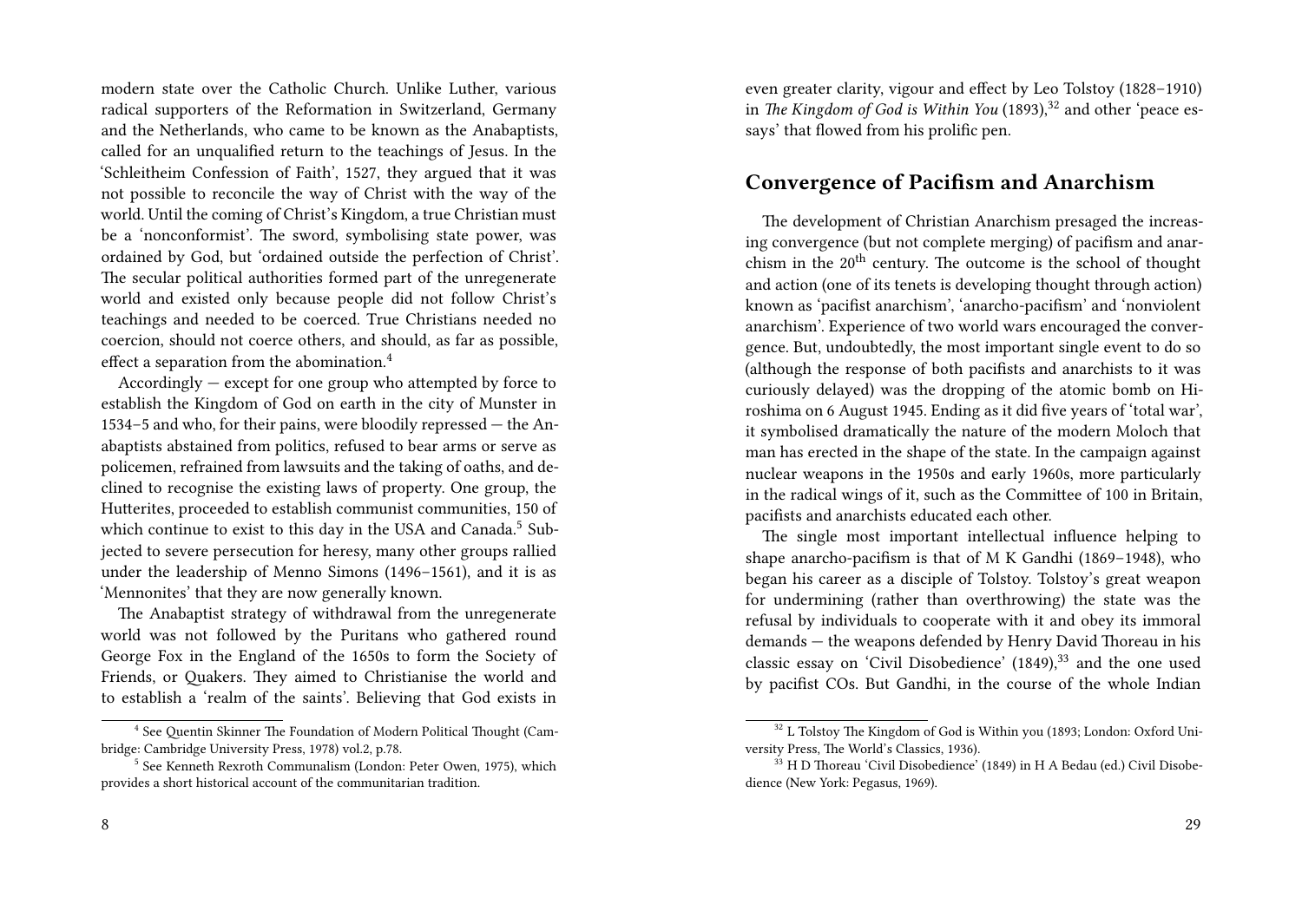seen as fulfilling an essentially libertarian role. Natural society then is not being betrayed but, on the contrary, forcibly vindicated.<sup>29</sup>

The ambivalent attitude towards violence of mainstream anarchists was one reason why anarchism and pacifism developed as separate movements in the  $19<sup>th</sup>$  century, despite their common opposition to war and militarism and their shared historical roots. (Kropotkin, not unfairly, claimed the Anabaptists among the precursors of modern anarchism.) But it was not the only reason. Most anarchists were militant atheists, even anti-theists: *'If God exists, it is necessary to abolish him!'*, declared Bakunin. Church was coupled with State, and religion was seen as part of the fraud which ruling classes used, along with force, to maintain their dominance. In addition, most anarchists perceived the peace movement as irredeemably bourgeois and liberal, weak in its analysis of the causes of war, and absurdly naive in seeking to establish international peace while wishing at the same time to retain the state.<sup>30</sup>

These are some of the reasons why, when Christian anarchism emerged, it was either not seen as anarchism or its adherents rejected the anarchist label. But what could be more anarchist than the *Declaration of Principle* of the New England Non-resistance Society, founded by William Lloyd Garrison and Adin Ballou in 1828: *'We cannot acknowledge allegiance to any human government; neither can we oppose any such government by a resort to physical force…Our country is the world, our countrymen are all mankind.'*? 31 This kind of anarchism started, not from any analysis of society and the state but from the doctrine of non-resistance in the Sermon on the Mount. The implications of the doctrine were spelled out with

every person, they stressed the importance of the Inner Light as the guide for living. After some initial uncertainty about the use of violence, they issued in 1661 the Declaration which became the basis of their 'peace testimony'. It stated firmly: 'All bloody Principles and Practices we (as to our own particular) do utterly deny, with all outward wars and strife and fightings with outward weapons, for any end, or under any pretext whatsoever…'<sup>6</sup> Pacifism was only one of the peculiarities of the Quakers, but it became their most distinguishing mark. It was in America, where some had gone in search of religious freedom, that Quakers were given the first opportunity to apply their principles in politics: 'the Holy Experiment' in nonviolent government in Pennsylvania, which lasted from 1662 to 1756.

Early in the 18th century, the radical wing of German Pietism gave birth to two new pacifist sects: the Dunkers and the Inspirationists, both of which emigrated to America. The Dunkers, now known as the Church of the Brethren, constitute the third of the 'historic peace churches' of the USA. They were followed later by the Shakers who, like the Hutterites, combined pacifism with voluntary communism. The pacifism of these sects was 'separational', not 'integrational' like that of the Quakers<sup>7</sup>. A rather different kind of pacifism — 'eschatological' — was displayed by several sects formed in the 19<sup>th</sup> century, whose doctrines centre on a belief in the imminence of the Day of Judgement when the godless will be destroyed, after which Christ will reign as King over the faithful in a new world. These sects include the Plymouth Brethren, the Christadelphians, the Seventh Day Adventists, and Jehovah's Witnesses. Eschatological pacifism does not reject warfare as such. Wars may be seen as God's way of punishing the wicked and, while adher-

 $29$  For an extended discussion of anarchist violence in relation to pacifism, see April Carter 'Anarchism and violence' in J R Pennock and J W Chapman (eds) Anarchism (New York: New York University Press, 1978).

 $30$  See, for example, Bakunin's message in 1868 to the International League of Peace and Freedom, quoted in Carr., op.cit., p.343.

 $31$  The text is given in the selection of pacifist and pacificist writings edited by Peter May, The Pacifist Conscience (Harmondsworth, Middx: Penguin, 1966).

<sup>6</sup> Quoted in G Hubbard Quaker by Convincement (Harmondsworth: Penguin, 1974) P.128.

 $<sup>7</sup>$  The terms are taken from Peter Brock's typology of pacifism.</sup>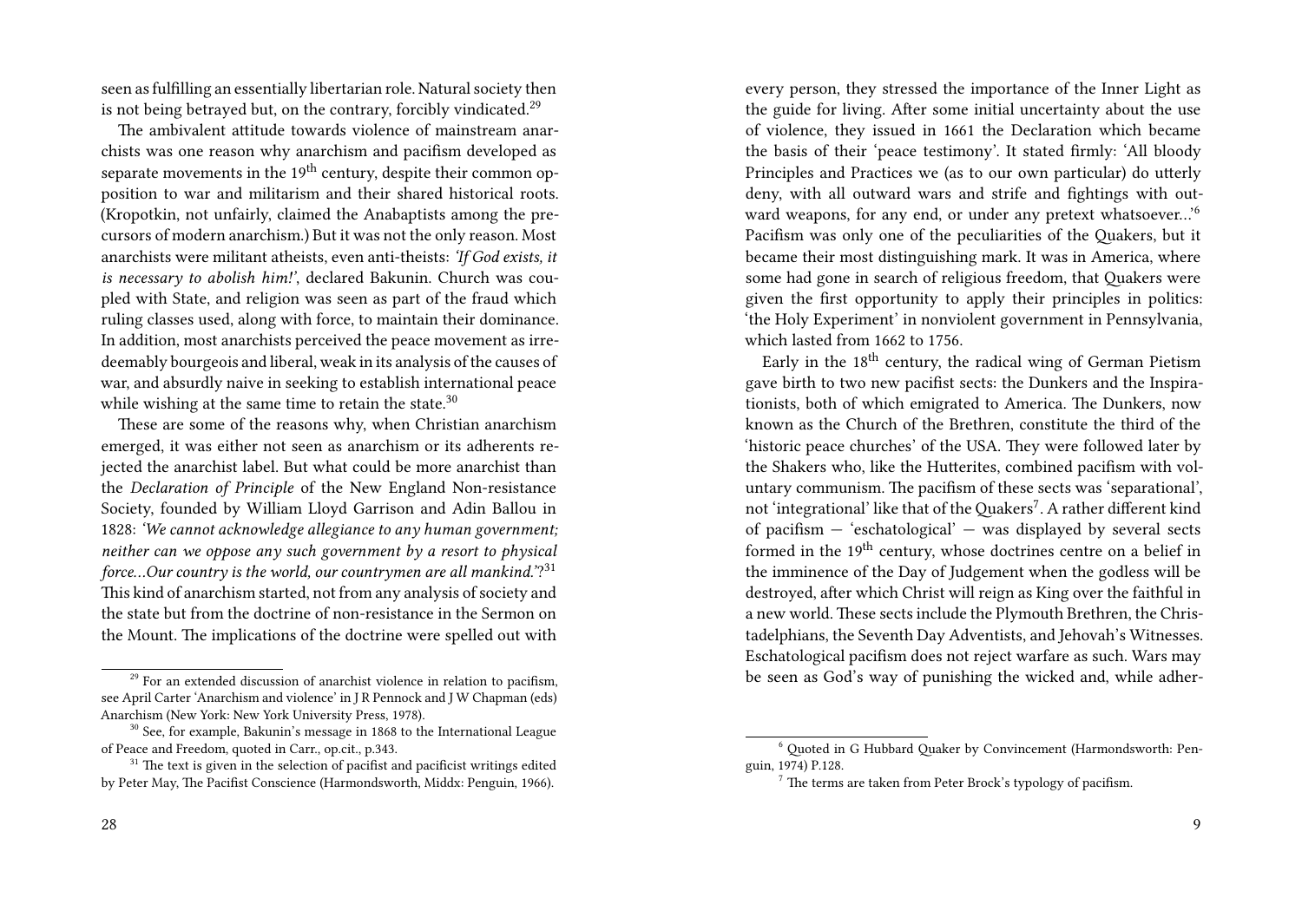ents should not take part in earthly wars, they may, when the time comes, take up arms in the final battle of Armageddon.

The pacifism of the sects has undergone attrition over the years. Thus, the majority of American Quakers and Brethren of military age served in the Second World War.<sup>8</sup> But, until the twentieth century, the pacifist ethic of Jesus was largely preserved by these fundamentalists. Christian pacifists are now represented in other churches. In the present century there has been a significant growth of pacifist sentiment among Methodists in Britain and Baptists in the USA and, more recently, among Catholics. The Fellowship of Reconciliation, founded in 1914, seeks to unite all who base their pacifism on Christian grounds.

#### **Pacificism and the Peace Movement**

From the  $16<sup>th</sup>$  century onwards, it is also possible to trace the development of the broader pacificist tradition which focuses on changing modes of statecraft in order to reduce or eliminate war. Erasmus (1466–1536), although a theologian who accepted 'the just war' doctrine, roundly condemned war on humanitarian rather than religious grounds. In the  $17<sup>th</sup>$  and  $18<sup>th</sup>$  centuries this line of thought led to a series of proposals to establish permanent peace between states though some form of international organisation: the 'peace plans' of Cruce (1623), Penn (1693), Saint-Pierre (1713), Bentham (1789), and Kant (1795). The motivation of the last two was clearly secular and rationalistic, expressing the conviction shared by many philosophers of the Enlightenment that war was irrational and contradicted the ideal of human brotherhood.

Mainly through the efforts of individual Quakers, an organised peace movement came into being on both sides of the Atlantic immediately after the Napoleonic Wars. Its main thrust is indi-

*But a nation, as a rule, encompasses a whole array of different peoples and groups of peoples who have by more or less violent means been pressed into the frame of a common state.' 'National states' (he concludes) 'are political church organisations…All nationalism is reactionary in its nature, for it strives to enforce on the separate parts of the great human family a definite character according to a preconceived idea…Nationalism creates artificial separations and partitions within that organic unity which finds its expression in the genus Man.'*

#### **Anarchism and Violence**

The concept of natural society also helps to explain the ambiguous and ambivalent attitude towards violence in the anarchist tradition. The state seen as 'organised violence' is the antithesis of natural society, and it would therefore seem logical that anarchists should reject all violence. Many anarchists, particularly individualists and those adopting a co-operative or communitarian approach, have drawn this conclusion. But most mainstream anarchists from Bakunin onwards have not. With rare exceptions, such as Kropotkin who supported the Allies in the First World War, they have opposed all wars between states and taken a leading part in anti-militarist agitations; but they have not rejected violence in principle and, on occasions, have participated in civil wars (in Russia and Spain) and even raised anarchist armies, as well as joined insurrections and conducted 'propaganda by the deed'. In part, this may be explained by their association with the revolutionary socialist movement, which took as a truism Marx's dictum that 'Force is the midwife of all revolutions'. But, in part also, anarchist violence is related to the concept of natural society itself. When violence is directed towards the destruction of the state, or when, in a revolutionary situation where central government has broken down, it is used to prevent the establishment of a new government, it can be

<sup>&</sup>lt;sup>8</sup> P Brock Twentieth-Century Pacifism (New York: Van Nostrand Reinhold, 1970) pp.184 and 186.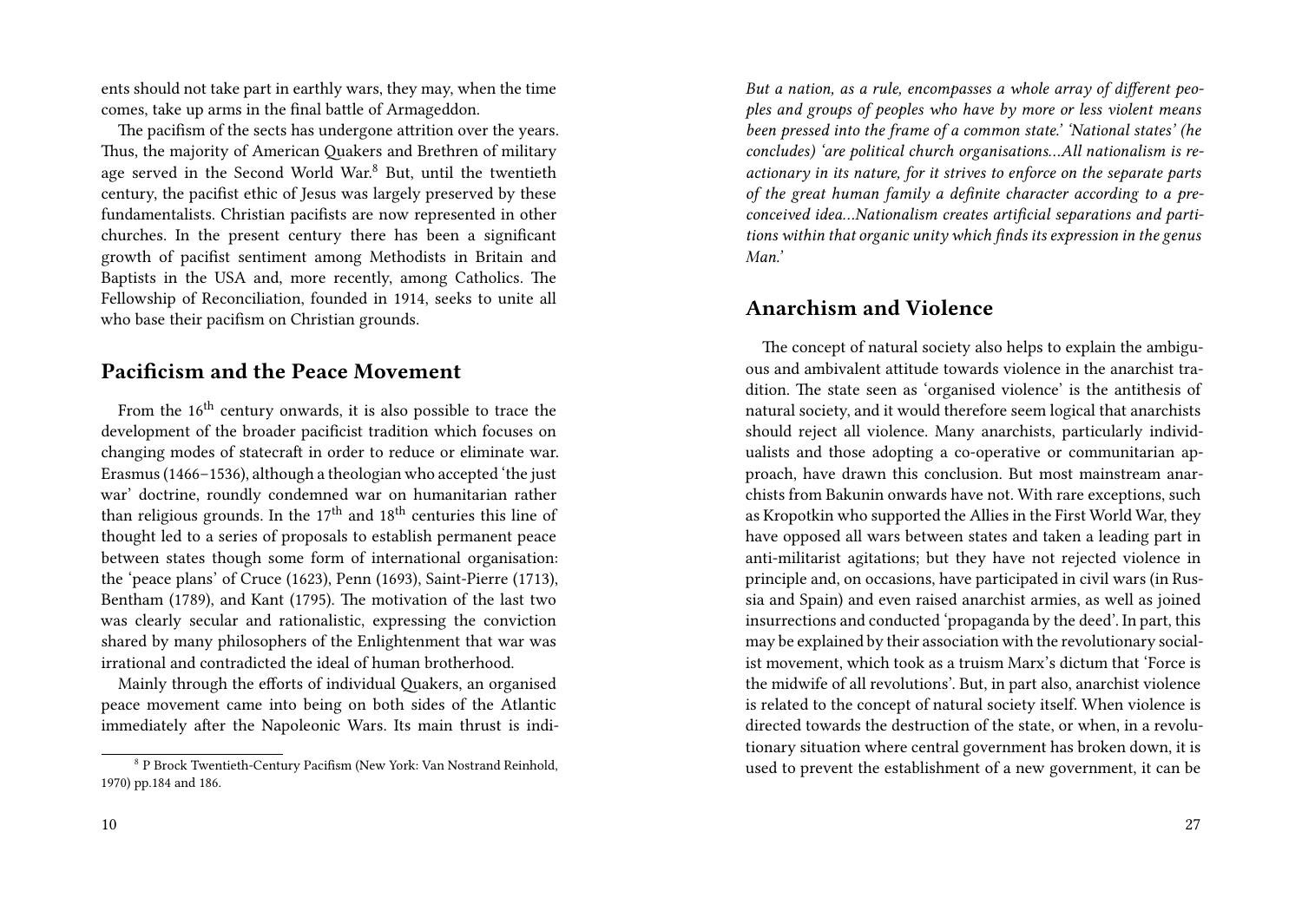of universality' and is exclusionist in tendency, nationality cannot be accepted as a political principle.<sup>27</sup> Organising themselves from below upwards, on the federal and functional lines suggested by Proudhon, the masses would decide for themselves any divisions between nationalities; and he was confident that the proletariat, unlike the bourgeoisie, would recognise none of the frontiers associated with the claims of states.

But it is Rudolph Rocker (1873–1958) who, in *Nationalism and Culture* (1937), provides the fullest anarchist discussion of nationalism. To Rocker it is clear that *'The nation is not the cause, but the result of the state. It is the state which creates the nation and not the nation the state.'*<sup>28</sup> This assertion becomes more plausible when he proceeds to distinguish between a 'people' — what Proudhon had called a 'folk-group' — and a 'nation'. *'A people'*, he explains, *'is the natural result of social union, a mutual association of men brought about by a certain similarity of external conditions of living, a common language, and special characteristics due to climate and geographic environment. In this manner arise certain common traits, alive in every member of the union, and forming a most important part of its social existence. The nation, on the other hand, is the artificial struggle for political power, just as nationalism has never been anything but the political religion of the modern state. Belonging to a nation is never determined, as is belonging to a people, by profound natural causes; it is always subject to political considerations and based on those reasons of state behind which the interests of privileged minorities always reside.'* And in a passage relevant to the manifestation in recent years of both *'sub-nationalisms'* and the nascent *'supra-nationalism'* of some ideologists of the EEC, Rocker insists: *'A people is always a community with narrow boundaries.*

cated in the aims of the American Peace Society: 'to increase and promote the practice already begun of submitting national differences to amicable discussion and arbitration, and…of settling all national controversies by an appeal to reason…This shall be done by a Congress of Nations…Then wars will cease.'<sup>9</sup> Throughout its chequered course, although it has usually had a radical wing and pacifists have played a prominent part in it, the peace movement has been predominantly moderate and liberal in character. It has accepted the nation-state system but sought to make it more rational. In the  $19<sup>th</sup>$  century its liberal character was strengthened by association with the Manchester School, represented by Cobden and Bright, which held that the solution to the problem of war lay through the promotion of free trade between nations. In the 20<sup>th</sup> century the pacificism of the peace movement has contributed to the thinking that led to the League of Nations and the United Nations, the Kellogg-Briand Pact of 1928 outlawing war, and efforts to promote disarmament.

#### **Conscription and the Nation State**

In one sense pacificism provides an alternative to the more uncomfortable pacifism that demands personal witness against war. After heresy hunting had abated with the growth of religious toleration, pacifism certainly became a more difficult stance to maintain as the concept of the nation-state developed. In the era of statebuilding from the Reformation to the French Revolution, as distinct from the era of the nation-state, wars were fought mainly by professional armies, often largely composed of mercenaries. There was no universal conscription for military service. Instead, there was the militia system under which able-bodied men could be mustered for military training and operations, usually on a local basis and for

 $27$  Quoted in E Cahm and V C Fisera (eds) Socialism and Nationalism (Nottingham: Spokesman, 1978) p.42. The book includes two chapters dealing, respectively, with Bakunin's and Kropotkin's views on the national question.

 $28$  The English edition of Rocker's book was published by Freedom Press, London, and the quotations in this paragraph are taken from pp.200–13.

<sup>9</sup> Quoted in M Howard War and the Liberal Conscience (London: Temple Smith, 1978) pp.40–1.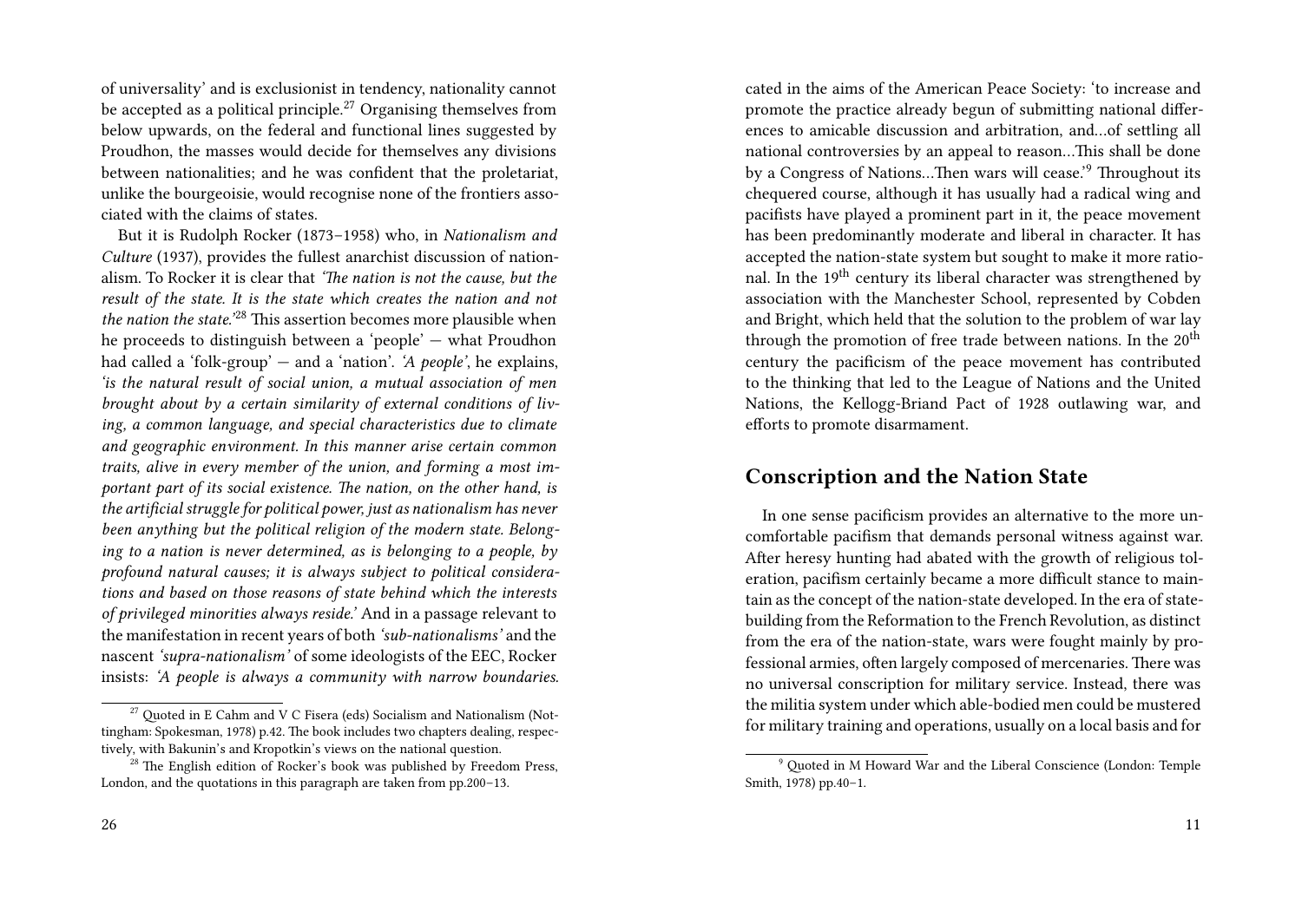limited periods. At the same time, legal privilege for various groups and estates was a feature of political systems. In this situation, governments tended to deal with their pacifist subjects in an ad hoc way, applying the notion of legal privilege. In some instances, as in Rhode Island in 1673, all whose conscience forbade them to bear arms were exempted from militia service. In other instances, exemption was given to specified sects, a procedure adopted by the Empress Catherine in 1776 as an inducement to Mennonites to settle in Russia. Sometimes exemption was granted in return for payment of a military tax, or a pacifist called up for militia service was permitted to provide a hired substitute. More commonly, failure to perform the required military duties attracted a fine, and failure to pay led to sequestration of property in lieu or a short jail sentence.

All this began to change when the state came to be seen as based on the nation. Subjects were transformed into citizens, all equal before the law, members of a single national community sharing in its beliefs and burdens. One consequence was the introduction of compulsory military service for all adult males, usually in time of peace as well as war. Bayonets were thrust into the hands of citizens often before they were given the ballot. Service in defence of the nation came to be seen as a sacred civic duty and was sometimes linked to the definition of citizenship. Revolutionary France, 'the first nation in arms', paved the way in 1793. Prussia followed suit in 1808. Since then compulsory military service has become the norm throughout the world. In 1966, only 7 of 140 states did not impose it.<sup>10</sup>

Conscription laws, when first introduced, usually made no provision for exempting pacifists. Those refusing military service were treated as deserters, imprisoned and sometimes shot. When conscription was introduced in Russia in 1874, the exemption granted to Mennonites 'in perpetuity' was withdrawn, leading also suggestive that now, eighty years on, super-states have armed themselves with H-Bombs and other weapons of mass destruction.

## **The Anarchist View of the Nation and of Nationalism**

But missing from the analysis are the concepts of the nation and of nationalism. In part, this reflects the basic cosmopolitan outlook of anarchism. Natural society is first and foremost a condition of mankind, and anarchists, like the ancient Stoics, see themselves primarily as 'citizens of the world'. As such, anarchists have vigorously attacked what Godwin called 'the deceitful principle' of patriotism and have been the staunchest proponents of internationalism or, more strictly, transnationalism. $^{26}$  But, living as they did in the century of European nationalism, Proudhon, Bakunin and Kropotkin all addressed themselves seriously to the questions raised by it. In general, they supported national liberation struggles as part of the wider struggle for freedom, but opposed the statist aspirations of the nationalists. Thus, Bakunin argued that nationality is 'a natural fact' and each nationality has 'an incontestable right to free existence and development'; but because it lacks 'the power

 $^{10}$  Not included in the 7 are the USA, which imposed conscription from time to time, and Britain, which imposed it during the years 1915–18 and 1939–57.

<sup>&</sup>lt;sup>26</sup> Since anarchists repudiate the political concept of the nation and direct their appeal to people across national boundaries, their attitude is more properly described as 'transnationalist' than 'internationalist' (favouring cooperation between nations). Bakunin, it should be noted, distinguished three types of patriotism: (i) 'natural', defined as 'an instinctive, mechanical, uncritical attachment to the socially accepted hereditary or traditional pattern of life'. Deriving from the law that determines the separation of all living beings into species, families and groups, it is an expression of social solidarity but exists 'in inverse ratio to the development of civilisation, that is, the triumph of humanity in human societies'; (ii) 'bourgeois', whose object is to preserve and maintain 'the power of the national State, that is, the mainstay of all the privileges of the exploiters throughout the nation'; and (iii) 'proletarian', which ignores national differences and state boundaries and embrances the whole world. See G P Maximoff The Political Philosophy of Bakunin (Glencoe, Ill: Free Press, 1953) Pt.II, Chs.10 and 11.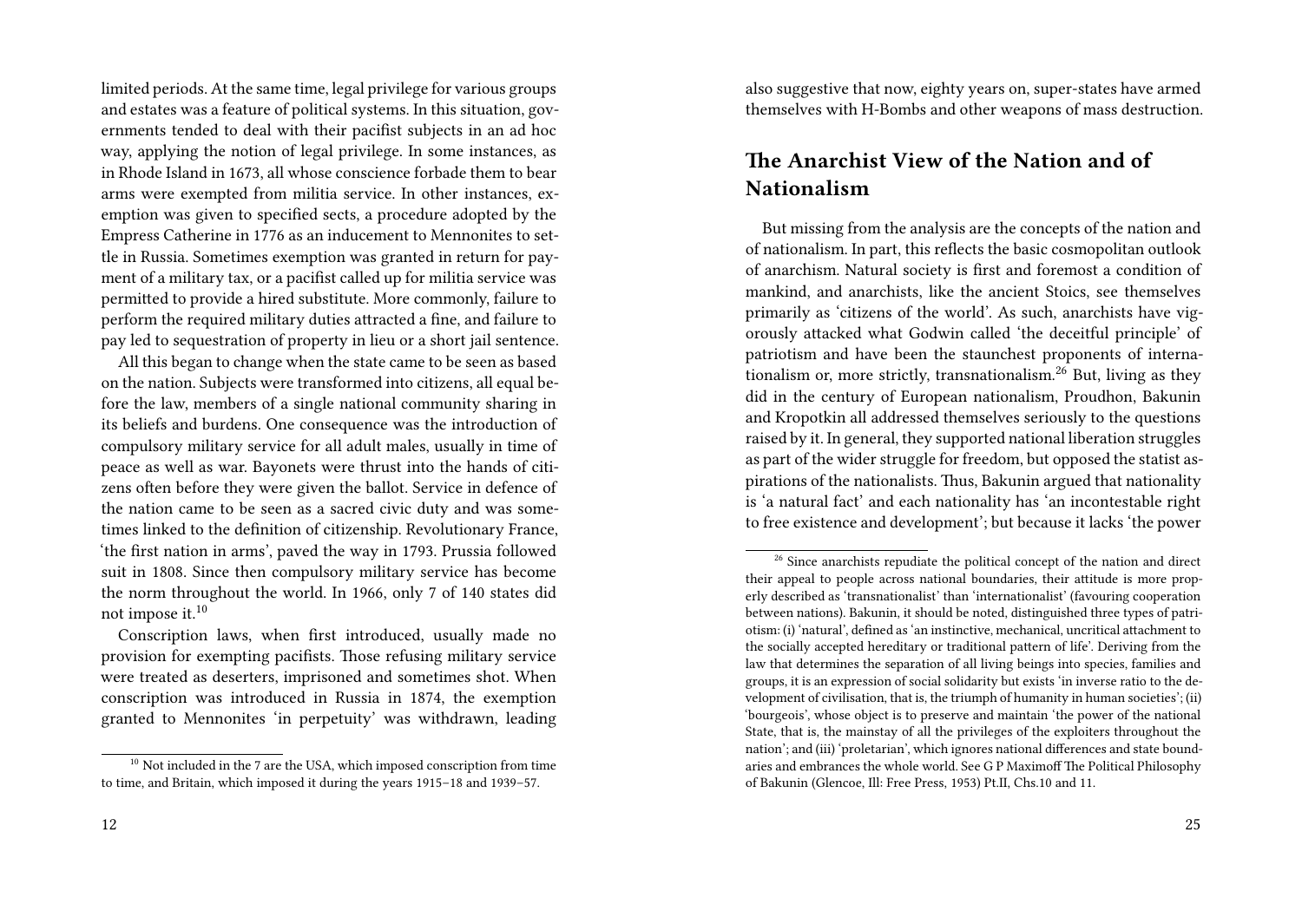on the ruins of the Roman Empire, civilisation began anew. Barbarian tribes slowly elaborated their institutions, and the village commune was developed. European civilisation remained at this stage until the 12th century when rose *'the Republican cities which produced the glorious expansion of the human mind, attested by the monuments of architecture, the grand development of the arts, the* discoveries that laid the basis of natural sciences.<sup>'25</sup> Then, in the 16<sup>th</sup> century, the modern state began to develop, destroying in the process the village commune and free federations of cities, such as the Hanseatic League. At the centre of state-building was the monarch and, around the throne, soldier-lords, lawyers, and priests formed a 'triple alliance' to dominate society in the alleged interests of society. This alliance, joined later by the capitalists, proceeded to centralise power, destroying traditional bonds of union among men, obstructing the development of local initiative, crushing existing liberties, and preventing their restoration. The advent of democracy, symbolised by the theoretical relocation of sovereignty from the person of the monarch to the people as a whole, had not halted this trend. On the contrary, centralisation had been enhanced by the insistence of modern radicals, from the Jacobins to the State Socialists, that only the state can redress the grievances of its subjects. Thus universal suffrage had proved to be what Proudhon had foreseen — the great instrument of counter-revolution. The masses had been persuaded to co-operate in the building of their own prison.

The analysis brings out one difference between liberals and anarchists. While liberals believe in some kind of balance between state and society, anarchists believe that no such balance can be maintained and that the logic of the state, unless resisted, leads to the complete domination of society by the state — to what later writers have called 'the total state' (of which 'the totalitarian state' is simply the most extreme, or pathological, form). Kropotkin's idea that the statist phases of past civilisations have ended disastrously is

<sup>25</sup> Ibid., p.44.

thousands to emigrate to the USA. In 1875 the Government relented and allowed them to serve in hospitals as an alternative, but the concession applied to no other sect. When in 1895 some 10,000 Doukhobors announced their refusal to bear arms, they were severely dealt with. Tolstoy then publicised their plight and funds were raised to enable the sect to emigrate to Canada.<sup>11</sup>

#### **The CO Formula**

As a mode of accommodating pacifists within the nation state, the Conscientious Objector formula was gradually evolved and grudgingly applied. In effect, by this formula the state recognises that pacifists are 'peculiar persons' who may, in return for their recognising the state's right to conscript its citizens for war, be accorded a special status to which penalties are attached. In applying the formula, states have usually insisted that applicants show their objection arises out of religious belief and that they object to war in any form  $-$  the latter a condition which Jehovah's Witnesses, who also claim exemption as ministers, have found hard to meet. If applicants pass the test, then they may be directed to perform either non-combatant service in the army or alternative civilian work of 'national importance'. The formula has resulted in dividing pacifists between 'absolutists' — those who refuse all compromise — and 'registrants' (and, among the latter, between those willing to accept noncombatant service and those willing to accept only alternative civilian service). It has also led to confusion between Conscientious Objection as a moral and as a legal category. From the state's point of view, absolutists are not COs, but lawbreakers. It is, of course, absolutists who have posed the most direct challenge to the state's authority, and it is significant that draft evaders have usually been treated

<sup>&</sup>lt;sup>11</sup> See Devi Prasad and Tony Smythe (eds) Conscription (London: War Resisters' International, 1968).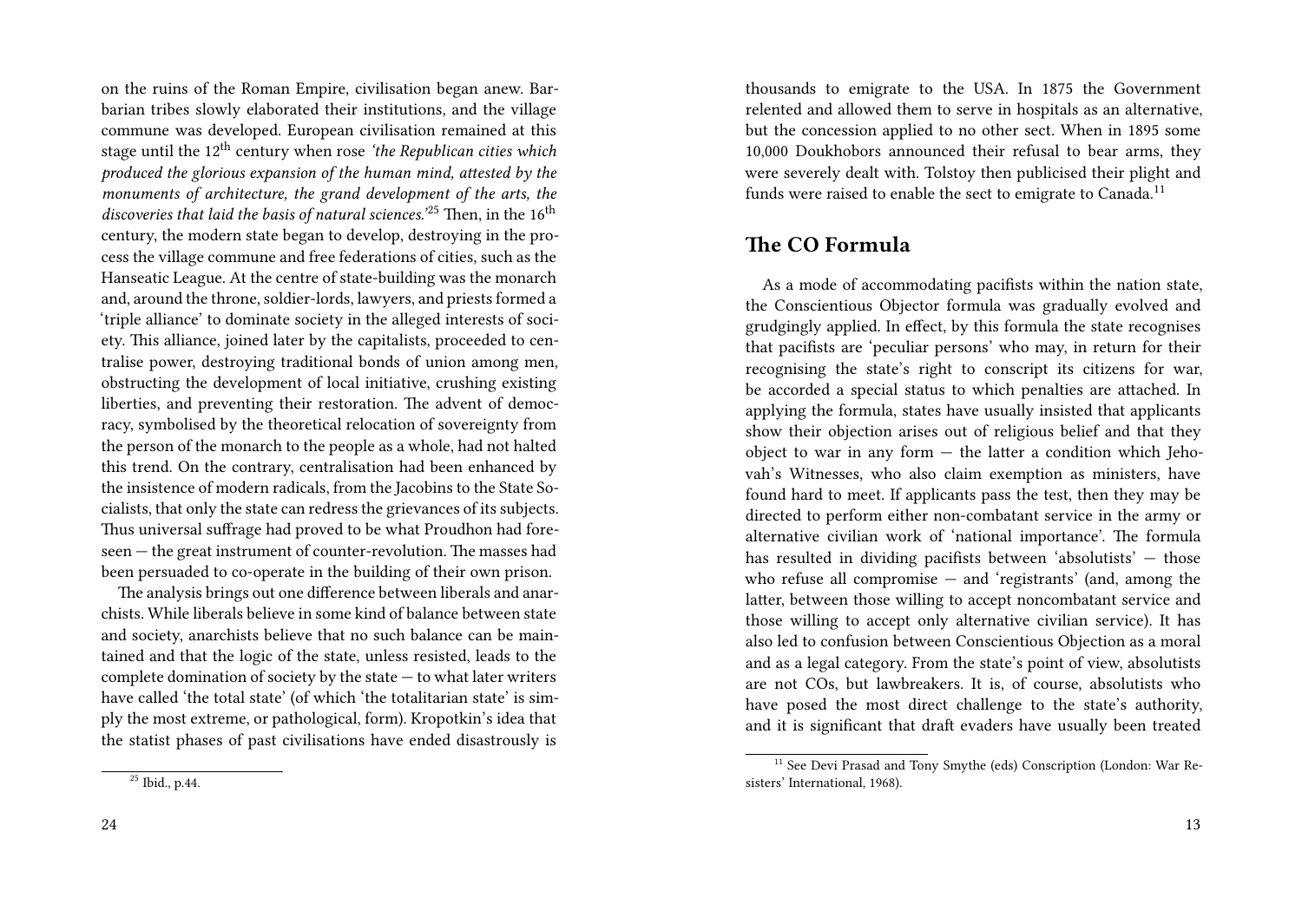more leniently. Those pacifists, relatively few, who have accepted non-combatant service, and the larger number who have accepted alternative civilian service, seem often to have wished to show that, in every respect save their willingness to kill at the state's behest, they were loyal citizens.

The statistics of Conscientious Objection during the two World Wars in Britain and the USA — the countries where pacifism has been strongest — show how much it has been a minority movement. In the First World War, the number of COs in Britain is estimated to have been 16,100, while in the USA there were 64,693 applications for noncombatant service.<sup>12</sup> In the Second World War, some 60,000 men and 1,000 women applied for CO registration in Britain, while in the USA the total number of COs is estimated to have been about 100,000 — the latter figure representing 0.3 per cent of the 34 million who registered for military service.<sup>13</sup> In both countries, the clash between conscience and law was less dramatic in the Second than in the First World War, when absolutists were often harshly treated. In part, this reflected greater toleration of COs, but also a greater willingness of COs to co-operate with the authorities as did the historic peace churches in the USA who sponsored and managed Civilian Public Service camps for the alternativists.

The CO formula has been liberalised since it was first adopted. Thus in the USA the religious test has been dropped, and ethical as opposed to religious objection recognised. The issue of 'selective objection', i.e. to particular wars, first raised by socialists in the First World War, became increasingly important in the context of the agitation against the Vietnam War in the  $1960s$ ,<sup>14</sup> which was marked also by the burning of draft cards and widespread draft eva-

*always in existence like a seed beneath the snow, buried under the weight of the state and its bureaucracy, capitalism and its waste, privilege and its injustices, nationalism and its suicidal loyalties, religious differences and their superstitious separatism…Far from being a speculative vision of a future society, it is a description of a mode of organisation, rooted in the experience of everyday life, which operates side by side with, and in spite of, the dominant authoritarian trends of our society.'*<sup>22</sup>

#### **The Anarchist View of the State**

Natural society provides the starting point for the anarchist view of the state. For all anarchists, the essence of the state is coercive power — 'organised violence'. Again, it is Kropotkin who provides the best analysis.<sup>23</sup> For him, as for Herder, the state must be explained historically but cannot be justified morally. Distinguishing between State and Government — terms often used interchangeably by many anarchists and others — he suggests that *'The State not only includes a power placed above society, but also a territorial concentration of many or even all functions of the life of society in the hands of a few.'*<sup>24</sup> In this sense, the state is a form of organisation that has developed at various times in history. The general pattern of development has been from the tribe — the first form of human society — to the more or less autonomous village commune, based on communal possession of land; then came the free cities, and finally the state. For Kropotkin, the empires of the ancient world represented the statist phase of separate movements towards civilisation in the different regions of the world; and each time the phase ended disastrously in the collapse of the civilisation. In Europe,

<sup>&</sup>lt;sup>12</sup> Ibid., pp.56 and 139.

 $13$  Brock, op.cit., pp.159 and 177.

<sup>&</sup>lt;sup>14</sup> See David Malament 'Selective conscientious objection and the Gillette decision' in M Cohen, T Nagel and T Scanlon (eds) War and Moral Responsibility (Princeton, NJ: Princeton University Press, 1974). In Britain during the Second World War the provision for conscientious objection made no mention of religion,

<sup>&</sup>lt;sup>22</sup> C Ward Anarchy in Action (London: Allen and Unwin, 1973) p.11.

 $^{23}$  See especially P Kropotkin The State: its historic role (1903) in P A Kropotkin Selected Writings on Anarchism and Revolution (Cambridge, Mass: MIT Press, 1970)

<sup>&</sup>lt;sup>24</sup> Ibid., revised edition (London: Freedom Press, 1943) p.10.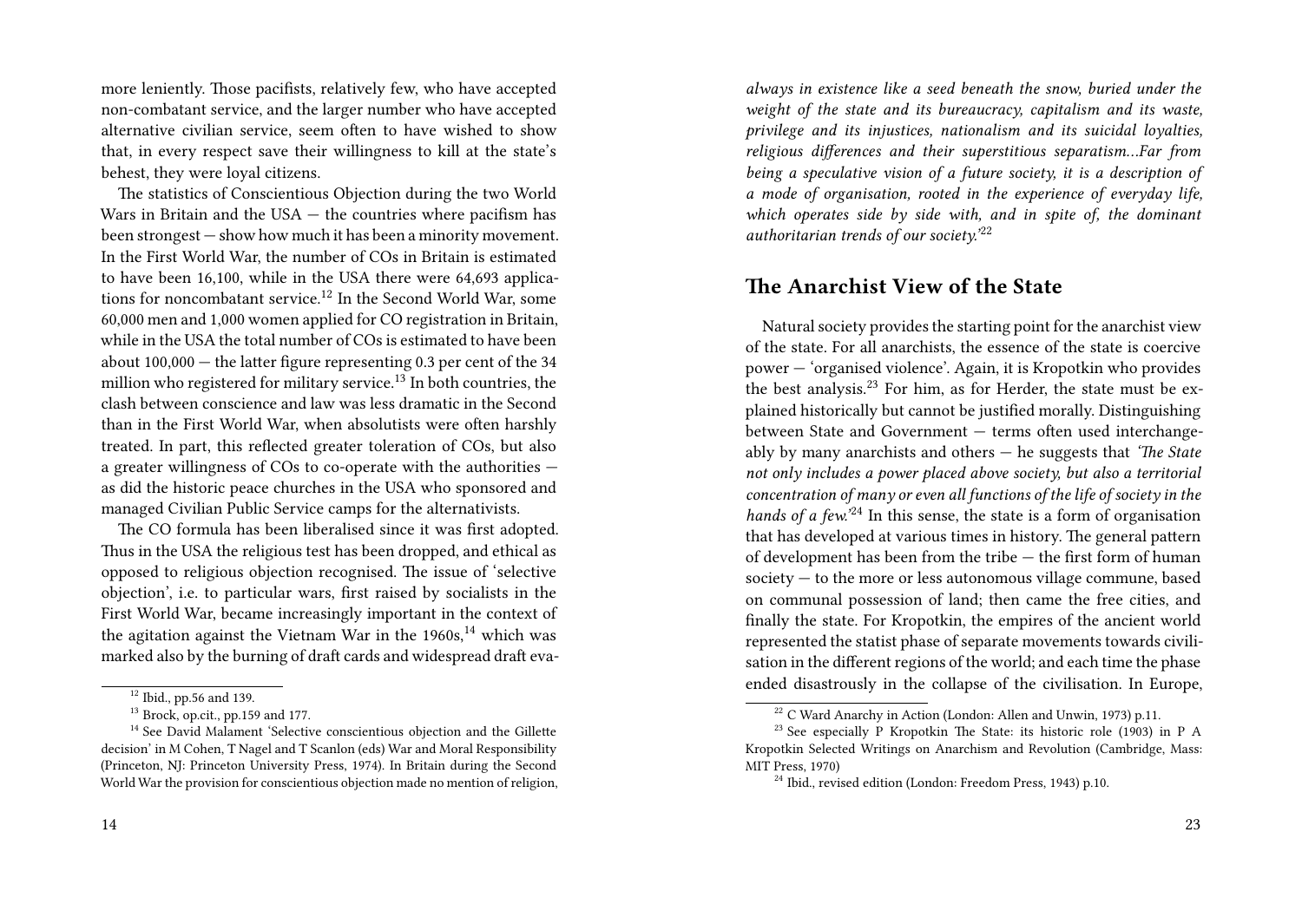the positive thrust of anarchism and the book introduces several themes taken up by anarchists: the close association between war and the state; the division of mankind into separate states as a major source of hatred and dissension; the inhumanity that flows from national prejudices; the despotic nature of all forms of government; the function of positive law in protecting the rich and the powerful against the poor and the oppressed; and the Machiavellian nature of all statecraft. Burke also poses the great anarchist question: Who will guard the guardians themselves? — the one which prompted William Morris to declare that 'No man is good enough to be another man's master'.

The idea of natural society runs like a golden thread through all anarchist thought. That mankind has always lived in society, is naturally social and sociable, and is endowed with all the attributes necessary to live harmoniously without political regulation is the basic premise of anarchism. The idea is most fully elaborated in Kropotkin's *Mutual Aid* (1902);<sup>20</sup> in another work, *Modern Science and Anarchism* (1913), he describes the anarchist concept of society thus: *'in society in which all the mutual relations of its members are regulated, not by laws, not by authorities, whether self-imposed or elected, but by mutual arrangements between the members of that society, and by a sum of social customs and habits — not petrified by law, routine, or superstition, but continually developing and continually readjusted, in accordance with the ever-growing requirements of a free life…No government of man by man; no crystallization and immobility, but a continual evolution — such as we see in Nature.'*<sup>21</sup>

The phrasing suggests a vision of the future, but Kropotkin makes clear that such a society in some degree already exists. The point is vividly made by Colin Ward in *Anarchy in Action* (1973); *'an anarchist society…which organises itself without authority, is*

sion. But in most nation states the issue is not liberalisation of the formula. Rather, it is whether pacifists are recognised at all. Thus, in Russia, where at the turn of the century lived several million sectarian pacifists, officially there is now none, this being the Soviet Government's explanation of why the Universal Military Service Law of 1939 contained no provision for COs. The Soviet Union, however, is not alone in this. In 1968, only 16 of 140 states had any such legal provision, although the number has increased slightly since then.

Conscientious objection to military service, whether recognised by states or not, remains, and is likely to remain, an important aspect of pacifism. To refuse to bear arms links contemporary pacifists with their forbears and provides a clear expression of their witness to truth. But, as a policy for achieving peace, it has obvious limitations, and as a way of defining pacifism it has come increasingly to be seen by many pacifists as inadequate. The tendency to equate pacifism with conscientious objection was probably most marked in the inter-war years when intellectuals like Einstein, before the menace of Fascism made him change his mind, argued that war could be prevented if a sufficiently large proportion of the male population pledged itself to refuse to fight. It was in line with this way of thinking that, in Britain, Canon Dick Sheppard founded the Peace Pledge Union which, by 1939, had enrolled over 100,000 members, each of whom had signed the declaration: 'I renounce war and never again, directly or indirectly, will I support or sanction another'.

As a moral stance, at least from the perspective of Christian ethics, pacifism is unassailable. But it can be argued that much pacifist and most pacificist thought has been vitiated by a tendency to view war and, more generally, violence in a highly abstract way, divorced from the structures in which they are embedded. Until re-

<sup>20</sup> P Kropotkin Mutual Aid (1902; Harmondsworth, Middx: Penguin, 1939).

<sup>&</sup>lt;sup>21</sup> P Kropotkin Modern Science and Anarchism (1913) in R N Baldwin (ed.) Kropotkin's Revolutionary Pamphlets (New York: Dover, 1970) p.157.

nor did it specify that objection must be to all war as distinct from the war actually being waged.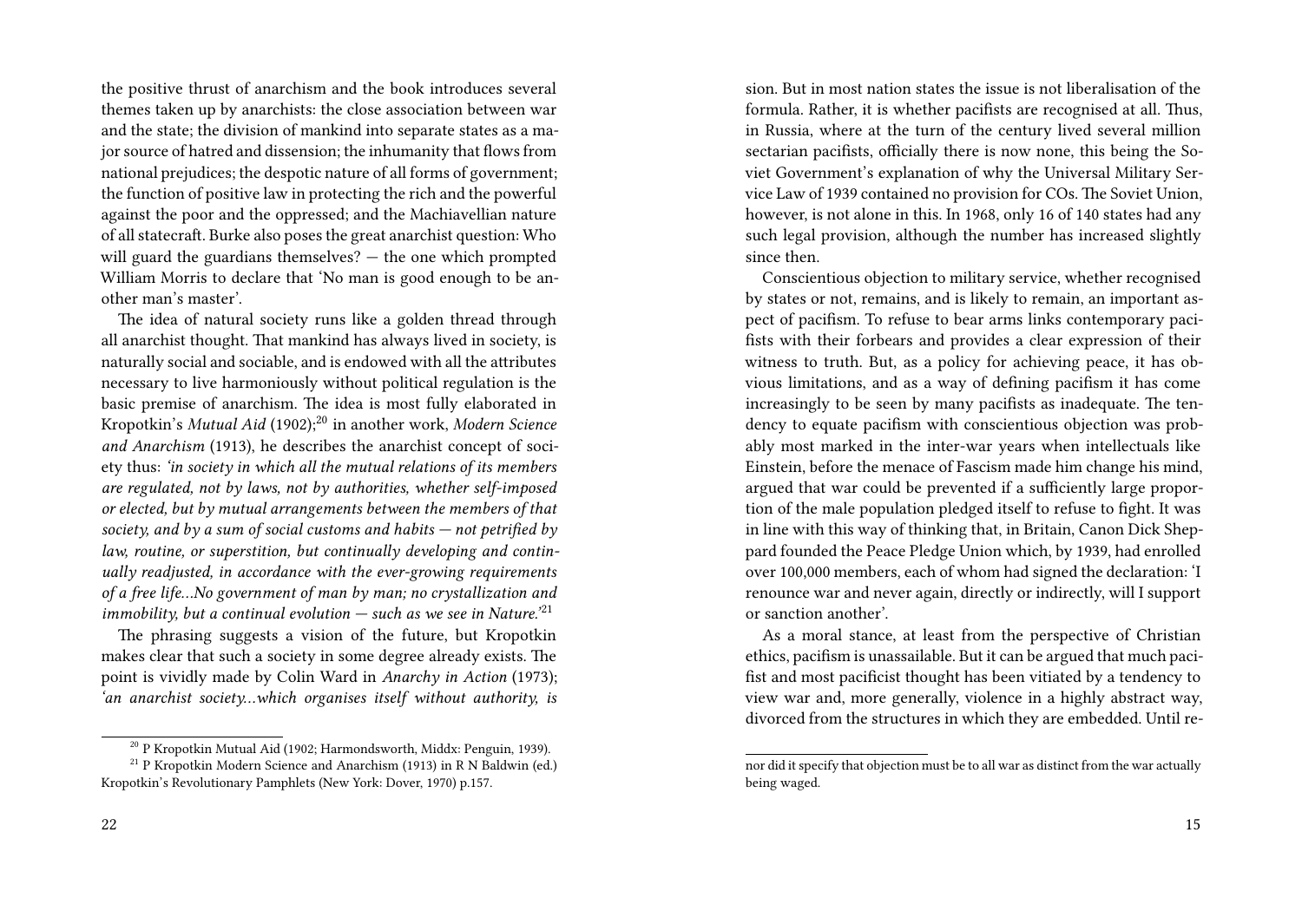cently, pacifists have been slow to recognise that modern war is inherent in the system of sovereign nation states, that war is the use of armed force by states or by those who aspire to build or control states, and that war is not an aberration or sickness but, in Randolph Bourne's words, 'the health of the state'. Rousseau, who edited an edition of Saint-Pierre's peace plan, grasped clearly the central point: war is a function of the state and has its origins in 'the social compact' that gives rise to the state. 'If the social compact could be severed at a stroke, at once there would be no more war. At a stroke the state would be killed, without a single man having to die.'<sup>15</sup> Rousseau did not think that the social compact could be severed, but there have been those who thought otherwise.

### **Anarchism as a Social Movement**

One such was Pierre-Joseph Proudhon (1809–65), the first man to use the term 'anarchy' as the defiant, but literal description of his ideal of a society without government. The classical anarchist movement, which he initially inspired and which was further developed by Michael Bakunin (1814–76) and Peter Kropotkin (1842– 1921), formed an integral, if contentious part of the wider socialist movement from the 1840s to 1939. Classical anarchism can also be seen as at the centre of one of three broad schools of socialist thought, distinguished by their attitude to the state: Libertarian Socialism, Marxian Communism and Social Democracy. Whereas the control of state power is central, in different ways, to the strategy of the last two, libertarian socialism seeks to achieve its goals by direct voluntary action of the people themselves. Its thrust is either non-statist or anti-statist, and the action may be wholly peaceful or sometimes violent. Historically, in both Britain and France, libertarian socialism was the first to emerge. Thus, the first British socialists, inspired by Robert Owen (1771–1858), sought to estabpeople's natural rights. Despotism, Locke insists, is worse than 'the natural condition of mankind'.

Locke's notion that a natural order exists independently of the state provides a theoretical underpinning of the classical liberal defence of laissez-faire and limited government. In *The Rights of Man*, 1792, Tom Paine elaborates the notion: *'Great part of that order which reigns among mankind is not the effect of government. It has its origins in the principles of society and the natural constitution of men. It existed prior to government and would exist if the formality of government was abolished. The mutual dependence and reciprocal interest which man has upon man, and all the parts of civilised community upon each other, create that great chain of connexion which holds it together. The landholder, the farmer, the manufacturer, the merchant, the tradesman, and every occupation, prospers by the aid which each receives from the other, and from the whole. Common interest regulates their concerns and forms their law; and the laws which common usage ordains, have a greater influence than the laws of government.'*<sup>17</sup>

From Paine's position it is but a short step to Godwin's conclusion in *Political Justice* (1793),<sup>18</sup> that government  $-$  deemed by Paine 'a necessary evil'  $-$  can be dispensed with. The step is reached by postulating 'the perfectibility of man', by which Godwin meant, not that men are perfect or will ever become so, but that they are capable of indefinite moral improvement.

Political Justice is rightly deemed the first systematic exposition of anarchism. But, interestingly, its main conclusion was anticipated in an early, allegedly satirical, work of Edmund Burke, *The Vindication of Natural Society* (1756).<sup>19</sup> Its title splendidly expresses

<sup>&</sup>lt;sup>15</sup> Quoted in Howard, op.cit., p.22.

<sup>&</sup>lt;sup>17</sup> T Paine The Rights of Man (1792; London: Watts, The Thinker's Library, 1937) Part 2, Ch.1, p.134.

<sup>&</sup>lt;sup>18</sup> W Godwin Political Justice  $3^{rd}$  edition (1798: Harmondsworth, Middx: Penguin, 1976).

<sup>&</sup>lt;sup>19</sup> E Burke The Vindication of Natural Society (1756) in The Works of Edmund Burke Vol.1 (London: M'Lean, 1823; London: Bohn, 1854).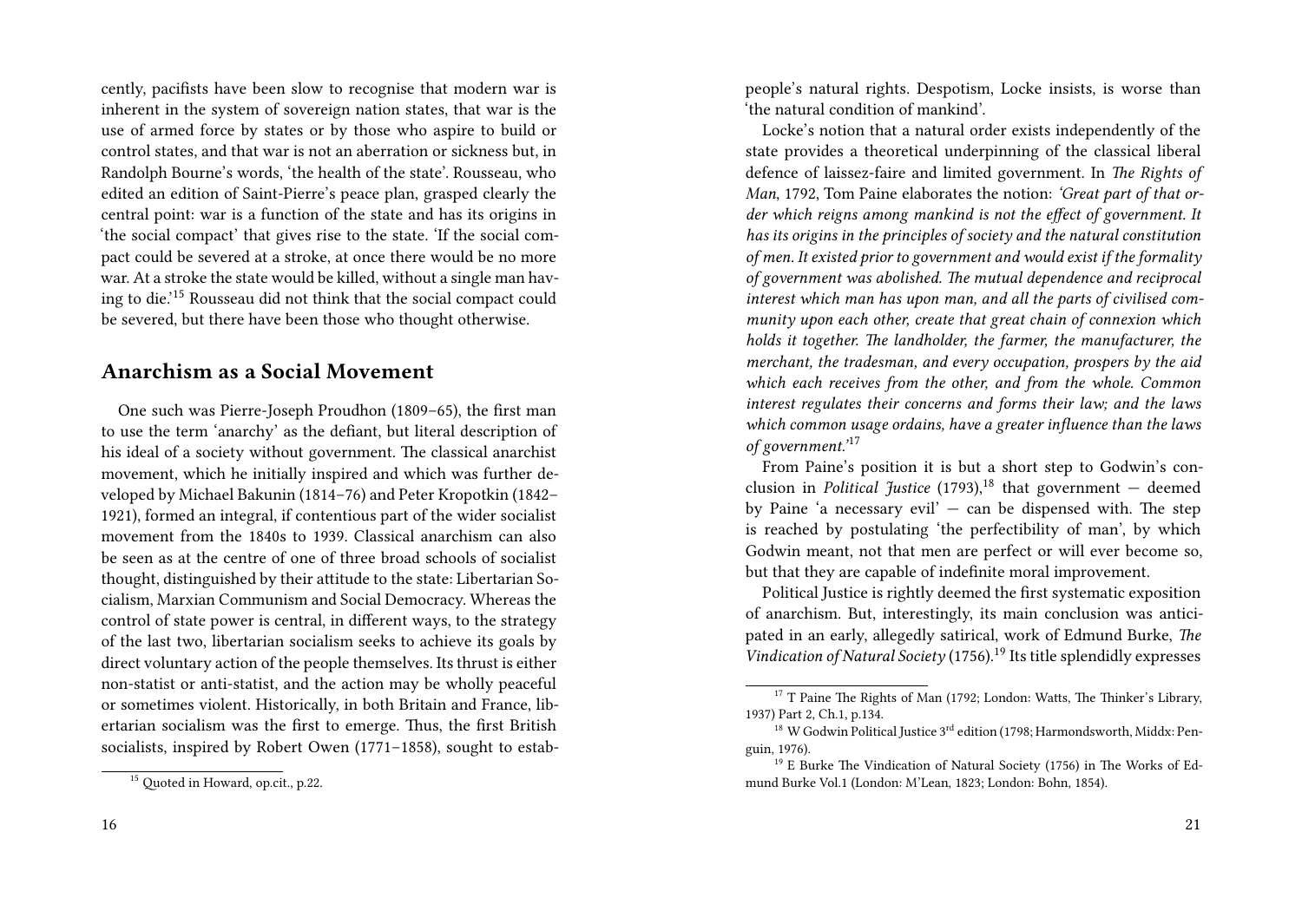*The loathsome mask has fallen, but man remains Sceptreless, free, uncircumscribed, but man Equal, unclassed, tribeless and nationless, Exempt from awe, worship, degree, the king Over himself; just, gentle, wise…*

However, the difference between individualist and social anarchism, though important, should not be exaggerated. The economic proposals of most individualists are intended to secure to each person the fruits of his or her own labour, not the accumulation of possessions through the exploitation of the labour of others. On the other hand, even anarchist-communists are imbued with a strong sense of individuality. And both types of anarchism rest firmly on liberal intellectual foundations.

#### **Society and the State**

Fundamental in liberal thought is the distinction between Society and the State which, in turn, is related to the distinction made by ancient Greek philosophers between nature and convention. The distinction is expressed by John Locke (1632–1704), the key figure in modern liberalism, in a contrast between 'the State of Nature' and 'civil' or 'political' society. In the state of nature all Men are free and equal, and no one has the authority to command the obedience of others. But the state of nature is not, as Hobbes has argued, a lawless condition of strife; it does constitute a society, since it is regulated by national law from which derive Men's natural rights. Nevertheless, 'inconveniences', principally the absence of a common judge when disputes arise, do exist; and these lead Men by way of a social contract to set up political societies. In this view, the state is an artificial or conventional device, with the strictly limited and negative function of safeguarding lish by peaceful voluntary action a 'new moral world' which would completely replace competitive capitalism.They envisaged a worldwide system — one of Owen's organisations was grandly called The Association of All Classes of All Nations — made up of small scale, self-sufficient communist communities, loosely linked together for purposes of mutual aid and exchange of surpluses. In the process of establishing this system, the 'old immoral world' with its antagonisms, states and wars, would be sloughed off. In France, the followers of Fourier shared a similar vision. This kind of communitarian socialism later found substantial expression in  $19<sup>th</sup>$  century America and in the Israeli kibbutzim, and has surfaced again in the recent commune movement. From Owenite socialism also developed the modern Co-operative Movement which, throughout the 19<sup>th</sup> century, sought to build the Cooperative Commonwealth. In the 20<sup>th</sup> century, lowering its sights and usually in alliance with Social Democracy, it has settled for the voluntary socialisation of a sector of the national economy.

Proudhon's socialism, called mutualism, was essentially cooperative in character, envisaging workers and peasants, either individually or in groups, organising production in their own workshops and fields, financed by free credit from a People's Bank. But, unlike Owen and Fourier, he did not ignore the state. Rather, he insisted that the proletariat could not emancipate itself through the use of state power. Bakunin, who emerged as Marx's main rival in the First International, 1864–72, made the point more forcibly: 'I am not a communist, because communism concentrates and swallows up in itself for the benefit of the State all the forces of society. I want the abolition of the State…I want to see collective or social property organised from below upwards, not from above downwards, by means of any kind of authority whatever…'<sup>16</sup>

In its Bakuninist phase, the anarchist movement favoured a revolutionary strategy in which the oppressed classes, peasants as well

<sup>16</sup> Quoted in E H Carr Michael Bakunin (London: Macmillan, 1937) p.341.